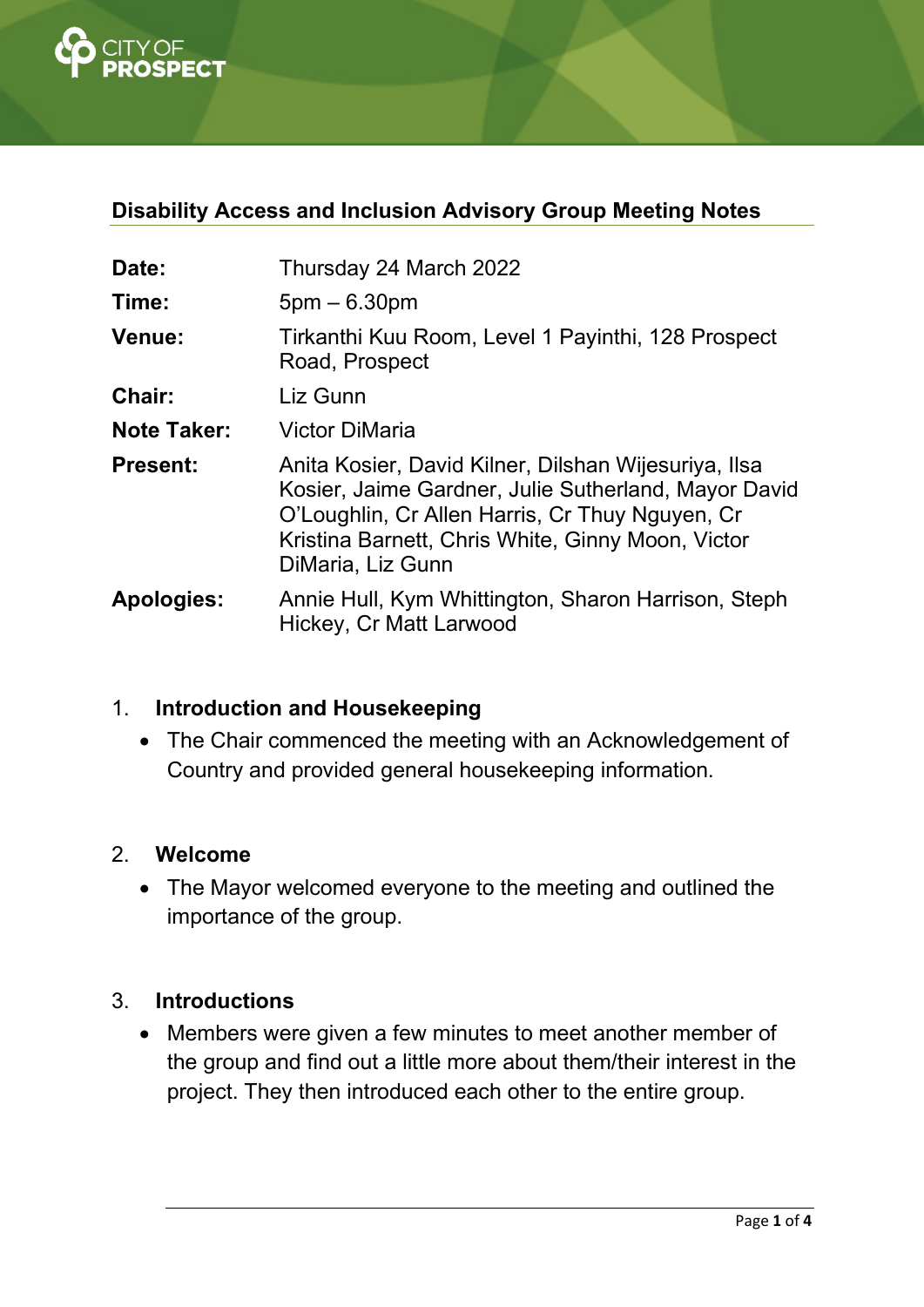

- Julie requested that before a member of the group speak to the entire group, they say their name, so that she knows who is speaking.
- Jaime recommended "Growing Up Disabled in Australia" is a good book – *(this book is available for loan from Prospect Library).*
- 4. **Disability Access and Inclusion Plan (DAIP) 2021-2025 Work Plan and Progress Update** 
	- Victor provided general information regarding the proposed 15 month DAIP Work Plan which will be utilised to capture, consider and manage actions and priorities arising from the DAIP.
	- Work Plan progress and outcomes will be provided to the DAIP Advisory Group at the meetings.

#### 5. **Terms of Reference**

 The draft terms of reference were reviewed by the group and the following feedback was provided:

| <b>ELEMENT OF</b><br><b>TERMS OF</b><br><b>REFERENCE</b> | <b>FEEDBACK FROM ADVISORY GROUP</b>                                                                                                                                                                                                                                                                         |
|----------------------------------------------------------|-------------------------------------------------------------------------------------------------------------------------------------------------------------------------------------------------------------------------------------------------------------------------------------------------------------|
| <b>PURPOSE</b>                                           | • Consider and apply more "actionable wording";<br>• Align the TOR Purpose statements to<br>measures & outcomes of the DAIP;<br>• Is a purpose of the Group to expand or modify<br>the DAIP?:<br>• Ensure appropriate visibility provisions are<br>applied to Council's Website;<br>• Remove 1st Paragraph. |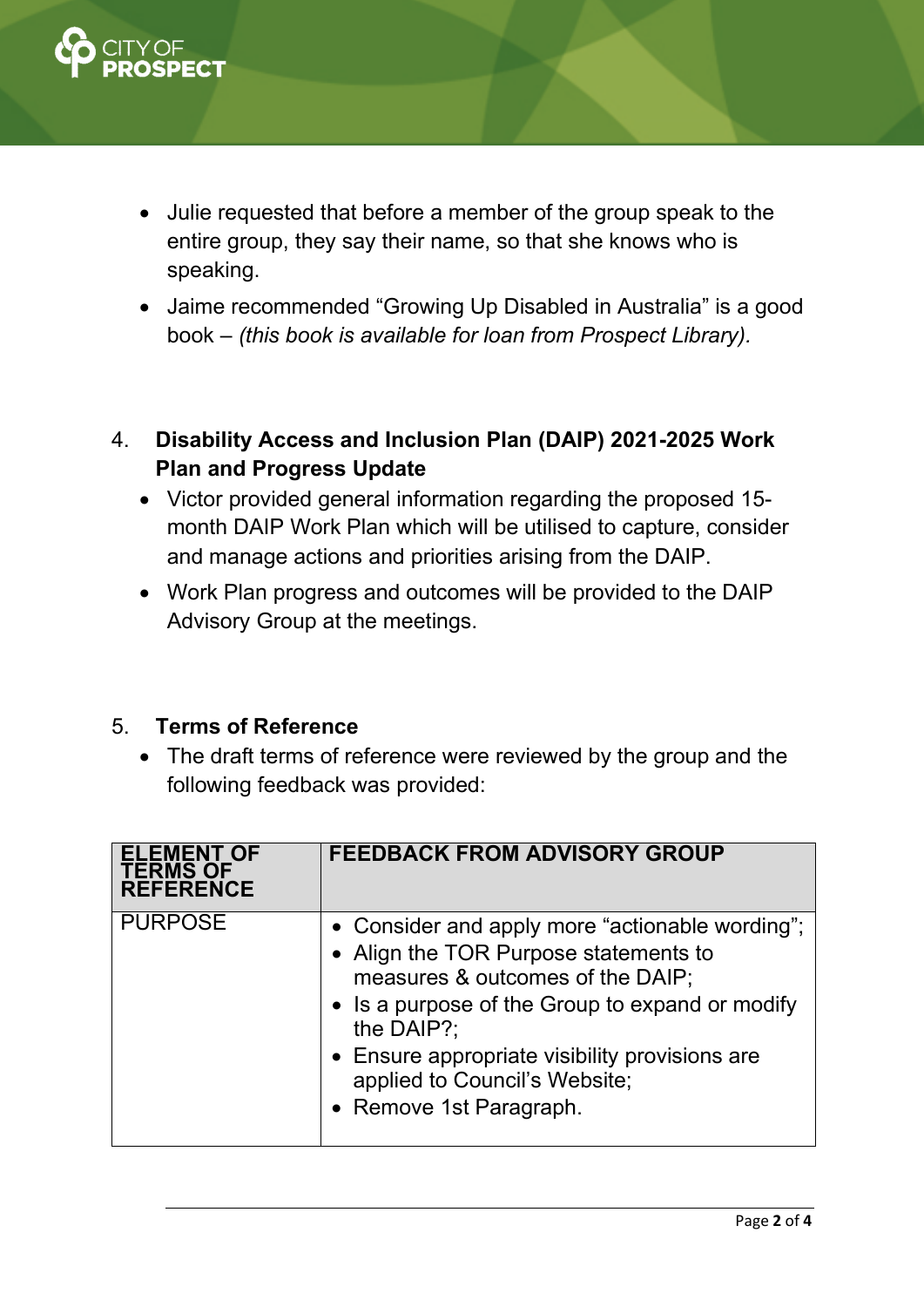

| MEMBERSHIP<br>REQUIREMENTS    | • Priority should be given to persons/individuals<br>who currently live with a disability;<br>Broaden the inclusion of other groups (e.g.,<br>LGBTQI);<br>• Ensure proxy provisions;<br>• Include Small Business not just not-for profits;<br>Reconsider paragraph 3;<br>Include overarching legislative requirements. |
|-------------------------------|------------------------------------------------------------------------------------------------------------------------------------------------------------------------------------------------------------------------------------------------------------------------------------------------------------------------|
| <b>SCOPE - GROUP</b><br>WILT. | • Allow expansion to Council Policies &<br>Procedures;<br>• Consider scope to be less "passive";<br>• Any formal actions could be applied?                                                                                                                                                                             |
| SCOPE -<br>COUNCIL WILL       | Opportunity for Advisory Group to provide<br>input regarding "other specific" Council<br>projects;<br>• Addition of a statement that Council actively<br>promote the functions and activities of the<br><b>Advisory Group.</b>                                                                                         |
| MEETING<br>FREQUENCY          | Provide some flexibility for Group;<br>Allow provision for consultation with Group in<br>between meetings;<br>Meet more regularly;<br>• Allowance for staff to liaise with Group to seek<br>advice at any time;<br>• Allow for various meeting locations (including<br>outdoors);<br>• Allow for online meetings.      |
| <b>OTHER</b>                  | • Ensure the Group is a voice to action at any<br>time                                                                                                                                                                                                                                                                 |